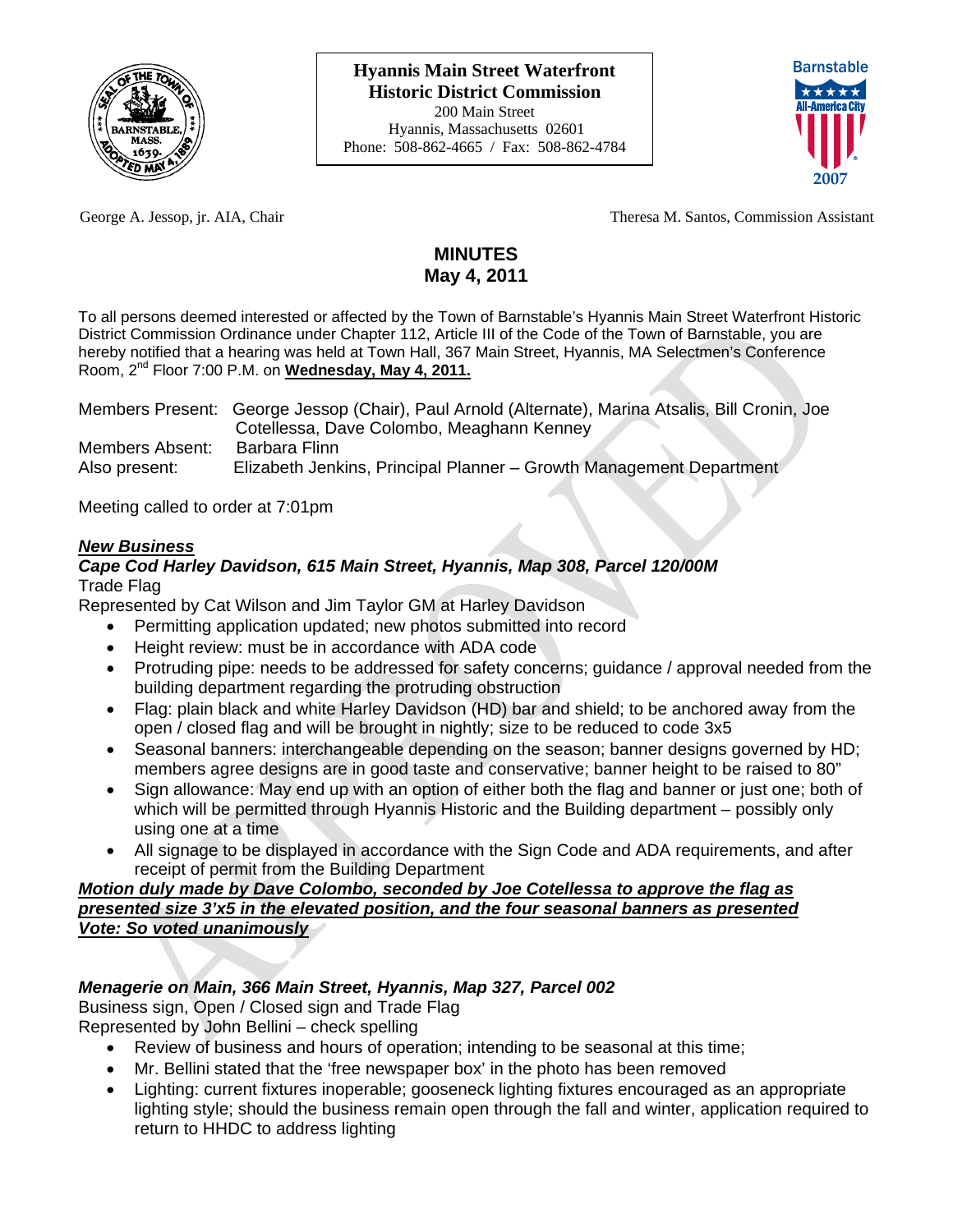- Planters: boxes to remain; will be painted white and filled with cornflowers and impatience
- Trade flag: standard red, white and blue, size 3'x5' approved as submitted
- Business sign will be same size replacement in what is currently installed; no open / closed sign will be used
- Sign recommendations
	- \* Placement: placed in existing location as previous business
	- \* Border: change to white border  $\frac{1}{2}$ " wide and set in  $\frac{1}{2}$ " from the edge;  $\frac{1}{2}$ " in blue and  $\frac{1}{2}$ " in white
	- \* balance words both vertically and centrally on the fascia
	- \* Change lettering: reduce size of "On Main"; change the color of the words "A unique collection of art, gifts & fine crafts" to white letters with a dark blue outline and size increased
- All signage to be displayed in accordance with the Sign Code and ADA requirements, and after receipt of permit from the Building Department

#### *Motion duly made by Dave Colombo, seconded by Joe Cotellessa to approve the sign by reducing font size for the words "On Main", increase the font size of "a unique collection of art, gifts & fine crafts" and make the letters white with a dark outline; include a border the same color as the sign ½" on the outside and then ½" white border on the inside Vote: So voted unanimously*

# *The Broken Cone, 569 Main Street, Map 308, Parcel 111-OOD*

Trade Flag, Business sign

- Represented by Janis Gold
	- Business reviewed
	- Current awning (McGee's Ice Cream) to be replaced with The Broken Cone *serving Four Seas Ice Cream*; white lettering on blue awning accepted
	- Outdoor furniture: current furniture (white plastic) is not permitted in the Historic district; furniture needs to meet HHDC guidelines; applicant will address this; copy of guidelines to be provided to applicant
	- Applicant seeking multiple signage; total amount to be approved by the TOB Building Department
	- Language: Business lease requires this language: The Broken Cone *serving Four Seas Ice Cream*
	- Dell's Lemonade sign to be removed; ice cream cone in background on both signs to be removed;
	- Menu board: soups, sandwiches and salad to remain; change lettering color to blue to match sign, include a white border; change the color of '*the*' to blue and be separated from the "B" in Broken; reduce the size of the word *serving* and centered on the sign; border to be ¼" glue set in ¼" from the edge
	- Main sign: to have all white background; change the color of '*the*' to blue and be separated from the "B" in Broken; reduce the size of the word *serving* and centered on the sign; border to be ¼" glue set in ¼" from the edge
	- Members agree no other signage to be displayed on windows or doors
	- All signage to be displayed in accordance with the Sign Code and ADA requirements, and after receipt of permit from the Building Department

*Motion duly made by Dave Colombo, seconded by Meaghann Kenney to approve the awning as submitted; to approve the Four Seas sign with all white background; the word "the" in blue and separated from the "B"; a ½" border around the sign in the same color blue with ¼" setback; the word "serving" to be smaller and straight; the menu board to be same all white background with same ¼" border ¼" in same blue color lettering; remove the Dell's lemonade sign; no additional signage shall be displayed on the windows or doors Vote: So voted unanimously*

**\*\*\*** Chair Jessop states to the committee that there is a DCI sign on the fascia of the 500 Block building that was never approved by the Commission; request for Elizabeth Jenkins to send a letter to the Building Commissioner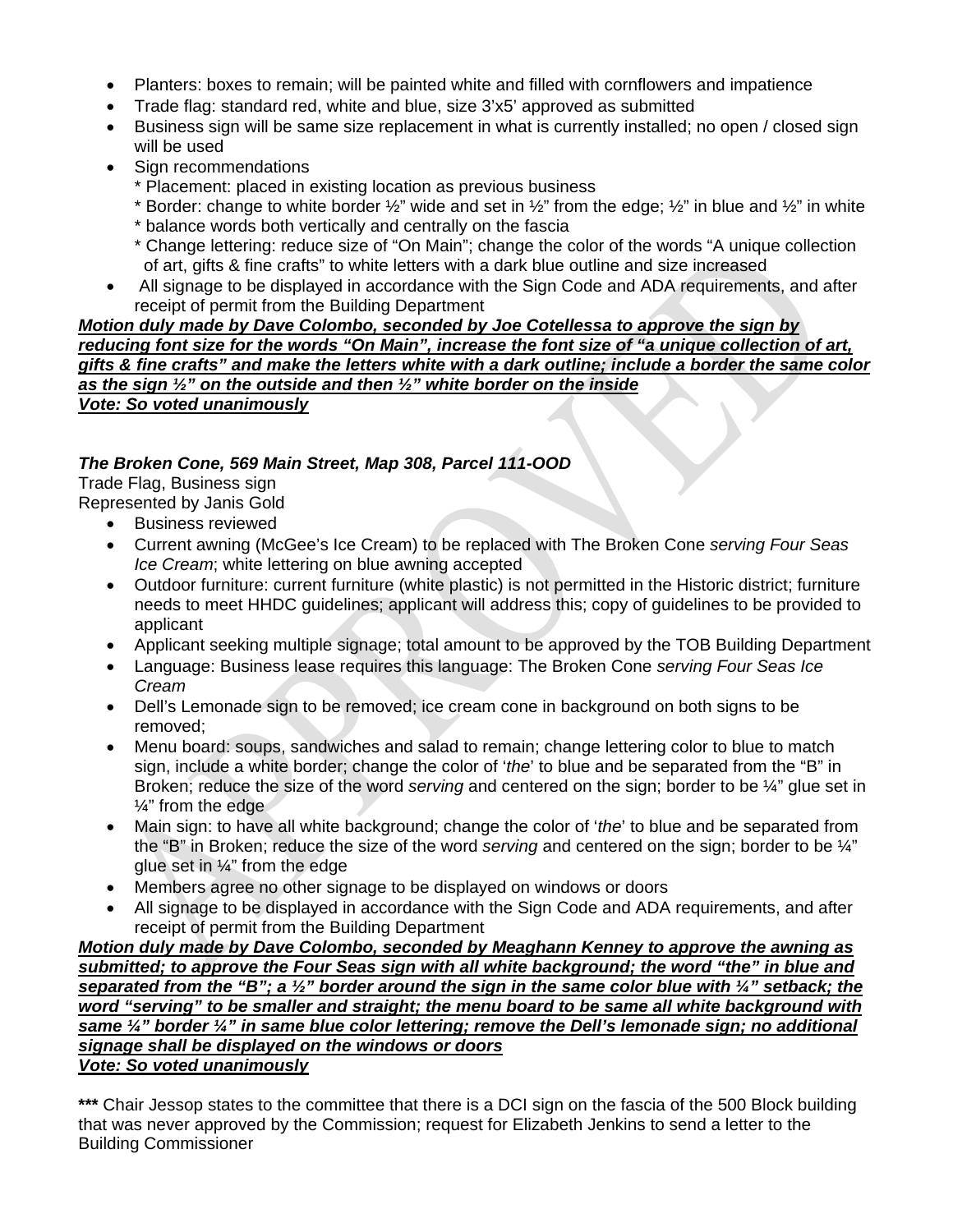#### *Hyannis Flea Market, Inc., 514 Main Street, Hyannis, Map 308, Parcel 261*  Business Sign

Represented by Lawrence Goldman, Owner

- Original name Cape Cod Sweat and Tee Outlet; brief review of business
- Sign: color is darker than the awning; awning was approved to unify the façade; sign on front of building is smaller in size; Hyannis Flea Market sign will eventually be removed eliminating two different business name signs
- Material is a sturdier aluminum composite; sample in file
- Border is solid blue; lettering is vinyl, sample in file

# *Motion duly made by Bill Cronin, seconded by Paul Arnold to approve the sign as submitted*

#### *Discussion:*

- Need more white space as border does not provide enough contrast
- $\bullet$  Set the border 1" white with  $\frac{1}{2}$ " blue inside; sized to reflect 1" of the sign fascia is shown above and below
- Placement: move the sign to the setback where the window begins; concern raised that the tree will block view of the sign; sign to be centered

*Amended motion by Dave Colombo, seconded by Marina Atsalis to approve the sign centered on the business with border, 1" setback top and bottom on fascia in white, ½" blue border set in 1",*  and no more than 2'on the sign and centered over the business but no closer than the corner of *the building on the left*

*Vote on amendment: Aye: Kenney, Colombo, Atsalis, Jessop*

 *Nay: Cotellessa, Cronin, Arnold*

#### *Motion passes*

*Motion duly made by George Jessop, seconded by Joe Cotellessa to approve the sign with a 1" border, with a 1/<sub>2</sub>" outline set back to the fourth (4<sup>th</sup>) rib or equal to the setback to the corner of the building*

*Vote: So voted unanimously*

#### *Minor Modifications*

#### *Bluewater Grille, 213 Ocean Street, Hyannis, Map 326, Parcel 035*  **Signage**

- Applicant approved for a free standing v-sign, TOB bylaws do not allow; approved for a double faced sign same size, color and copy
- Sign will be at right angles

# *Motion duly made by Meaghann Kenney, seconded by Dave Colombo to approve the modification as submitted*

*Vote: So voted unanimously*

\*\*\* Meaghann Kenney leaves at 8:21pm

## *Park Square Professional Building / Duffy Health, 94 Main Street, Map 327, Parcel 195*

Light poles and fixtures, HVAC screening

Represented by Roy Catignani, Conserve Group and Architect Dave Vaschon

- Tree removal: no documentation submitted to Commission; applicant to plant replacement tree albeit not as mature as the one removed and in a different location due to issues of root structure identified by a civil engineer
- Signage: sign relocation of a new tree may be required in order to fit the sign in; members agree to move the tree; height of hedge will be limited to 3'; reserve parking signage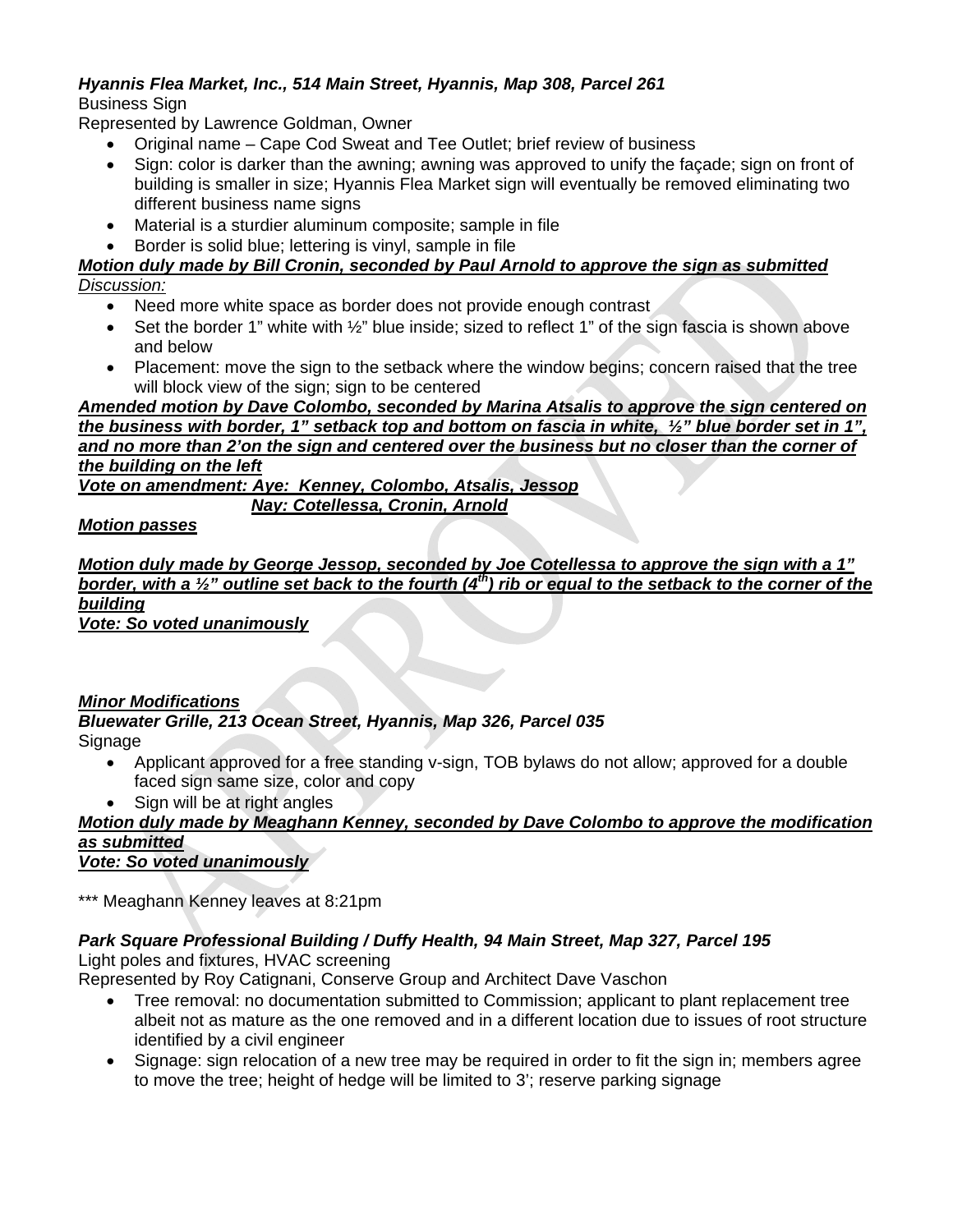Landscaping:

\* Hedge is to be mature English Boxwood; concern is the length of time it will take for the \* hedge to mature and the fact that they are not green year-round

\* prefer fencing in front of HVAC units to shield the view;

\* hedges require little maintenance; could be foundation style planting especially if it is carried across elevation; existing hedge to be removed from current location and replanted in front of fence provided they stay green annually

- Fencing: fence could be of a material not requiring maintenance; should wrap around the front of the building; suggest vertical board with plantings in front; fencing height to match top of units so windows are not blocked; members agree fencing will be white vertical board and cap, posts with Nantucket cap and posts all of which will match existing rear fence; fence will wrap to return of face of building inside corner boards
- HVAC: placement of HVAC units never reviewed for approval by the Commission; units are @3' high with @4-6" space below the window sill; units need to be screened preferably with a foundation style planting that run across the elevation wrapping the corner of the building; no other location for units; units to be screened from as many views as possible
- \*\*\* Paul Arnold leaves 8:55pm
	- Light poles: installed poles approved through the Planning Board, albeit not what HHDC approved; working with abutter Mr. Littleton regarding light infiltration; currently installed fixtures are not what was approved; applicant agrees all should have matched those of 110 Main; project manager made incorrect decision; 2' concrete bases approved by Building Commissioner, could be painted black; total number of fixtures is 21; 3' head not appropriate in conjunction with height of pole; members suggest reducing pole height and removing base

Joe Cotellessa leaves at 9:18pm

Chair suggest continuing the application to the next meeting as concerns remain regarding all aspects of the fixture(s); encourages applicant to return with a plausible solution

#### *Motion duly made by Bill Cronin, seconded by Marina Atsalis to continue the application for Certificate of Appropriateness for 94 Main Street to May 18, 2011 Vote: So voted unanimously*

#### *Motion duly made by Bill Cronin, seconded by Marina Atsalis to move approval of minutes from April 20, 2011 to May 18, 2011 Vote: So voted unanimously*

## *Other Business*

## *Review/Adopt Design Guidelines (Storefronts)*

Represented by Elizabeth Jenkins \* Postponed to May 18, 2011

## *Motion duly made by Bill Cronin, seconded by Marina Atsalis to adjourn the meeting*  **Meeting adjourned at 9:32pm**

- <sup>1</sup> Application: Cape Cod Harley Davidson
- <sup>2</sup> Application: Menagerie on Main
- <sup>3</sup> Application: The Broken Cone
- 4 Application: Hyannis Flea Market
- 5 Minor Modification: Bluewater Grille
- <sup>6</sup> Minor Modification: Park Square Professional Building / Duffy Health
- <sup>7</sup> Letter: From New England Design and Building Technologies Inc. (re: Asa Bearse House)

Respectfully submitted, Theresa M. Santos Growth Management Department